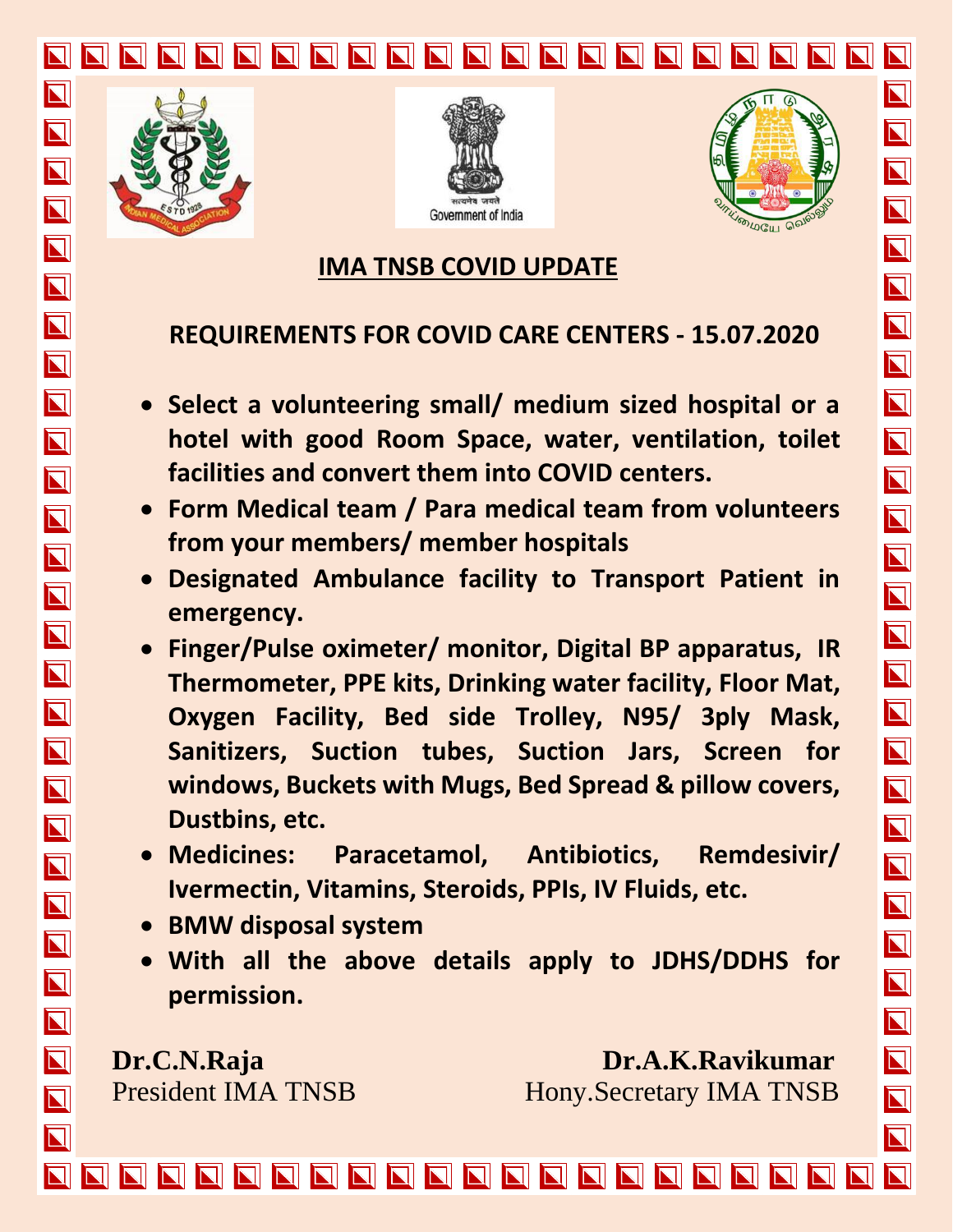





# **IMA TNSB COVID UPDATE 15.07.2020**

### **COVID CARE CENTERS (For Mild Cases):**

- Confirmed mild cases are being isolated to break the chain of transmission.
- Detailed clinical history is taken including that of comorbidities, followed daily by Temperature, vitals & Oxygen Saturation (SpO2) and monitored.
- If they develop any worsening symptoms they should be immediately admitted to COVID HEALTH CENTER or DEDICATED COVID HOSPITALS.
- Children's should be monitored for signs & symptoms they should be of clinical deterioration requiring urgent re-evaluation.
- Mild COVID 19 cases may be given,
	- A) Symptomatic treatment such as antipyretic (Paracetamol) for fever and pain, antitussives for cough.
	- B) Adequate nutrition and appropriate hydration to ensured.

### **COVID Health Centre (For Moderate Cases):**

- Patients with suspected or confirmed moderate COVID-19 (pneumonia) are those who have Respiratory Rate of more than or equal to 24 per minute and oxygen saturation (SpO2) of less than 94% on room air (range 90-94%).
- Detailed clinical history is taken including that of comorbidities, followed daily by Temperature, vitals & Oxygen Saturation (SpO2) & radiological examination of Chest X-ray, Complete Blood Count and other investigations as indicated. Antibiotics should not be prescribed routinely.
- Clinical Management of Moderate Cases:
	- a. Symptomatic treatment such as antipyretic (Paracetamol) for fever and pain, antitussives for cough. Adequate hydration to be ensured
	- b. Oxygen Support: Target SpO2: 92-96% (88-92% in patients with COPD). Awake proning may be used as a rescue therapy.

Continued……………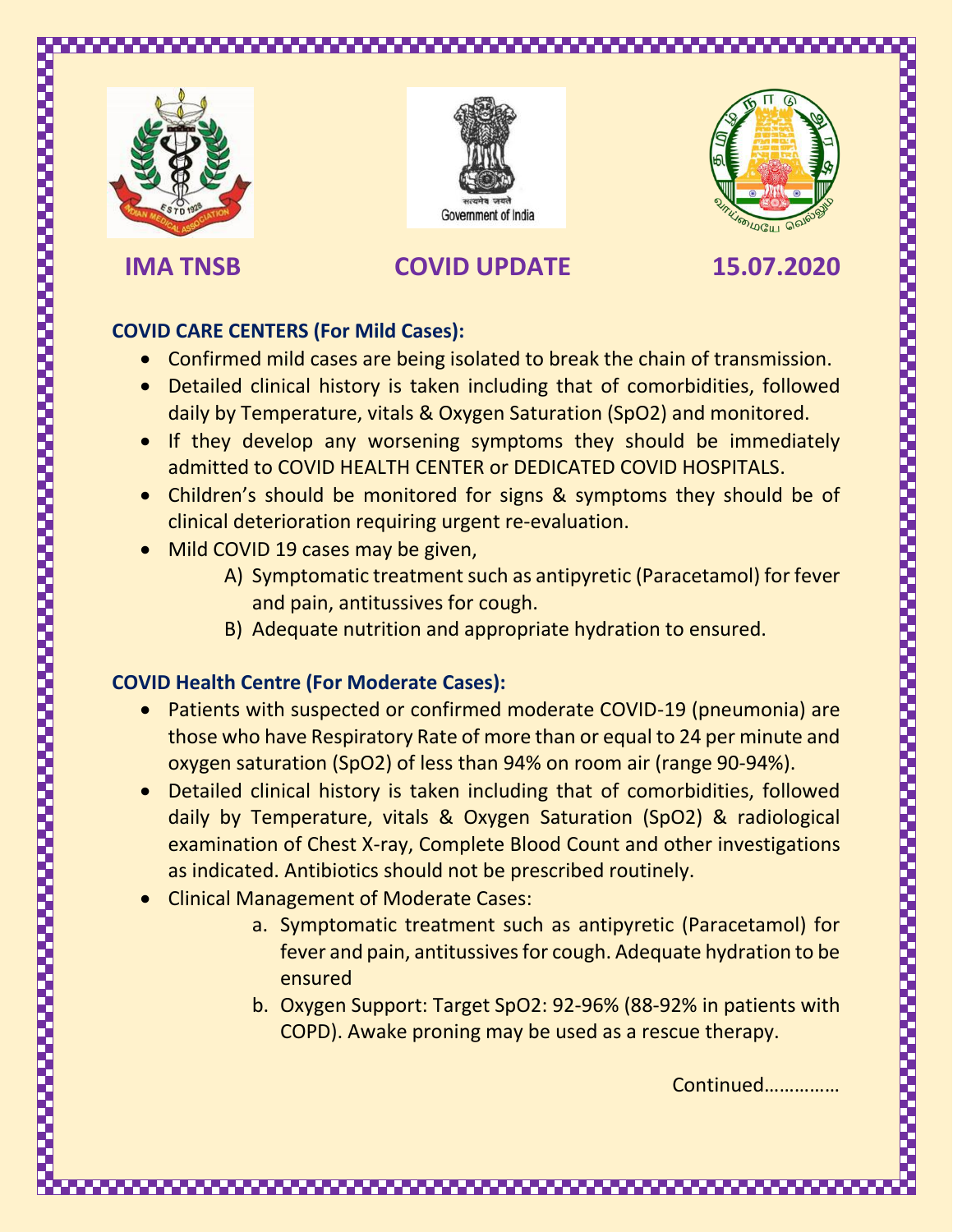| Criteria to be fulfilled                            | <b>Avoid proning</b>             |
|-----------------------------------------------------|----------------------------------|
|                                                     |                                  |
| <b>I Patients with oxygen requirement of &gt;4L</b> | <b>E</b> Hemodynamic instability |
| <b>2 Normal mental status</b>                       | <b>2 Close monitoring not</b>    |
| <b>E</b> Able to self-prone or change position      | possible                         |
| with minimal assistance                             |                                  |
|                                                     |                                  |
|                                                     |                                  |

Patients will undergo a rotational change in position from prone to lying on each side to sitting up. Typical protocols include 30– 120 minutes in prone position, followed by 30– 120 minutes in left lateral decubitus, right lateral decubitus, and upright sitting position.

- c. All patients should have daily 12-lead ECG
- Anticoagulation: Prophylactic dose of UFH or LMWH (e.g., enoxaparin 40 mg per day SC)
- Corticosteroids : Consider IV methylprednisolone 0.5 to 1 mg/kg OR Dexamethasone 0.1 to 0.2 mg/kg for 3 days
- Anti-virals: Tab. Hydroxychloroquine (400mg) BD on 1st day followed by 200mg 1 BD for 4 days. (After ECG Assessment). May consider investigational therapies such as Remdesivir (under EUA);
- Control of co-morbid condition

- Follow up CRP, D-dimer & Ferritin every 48-72 hourly (if available); CBC with differential count, Absolute Lymphocyte count, KFT/LFT daily
- Monitor for: Increased work of breathing (use of accessary muscles). Hemodynamic instability • Increase in oxygen requirement. If any of the above occurs, shift to Dedicated Covid Hospital
- Provision of mechanisms for follow up and transportation to Dedicated Covid Hospital should be available.

**Dr.C.N.Raja Dr.A.K.Ravikumar** President IMA TNSB Hony.Secretary IMA TNSB

Note: For updates visit: [www.mohfw.gov.in](http://www.mohfw.gov.in/) Ref: UPDATED CLINICAL MANAGEMENT PROTOCOL FOR COVID-19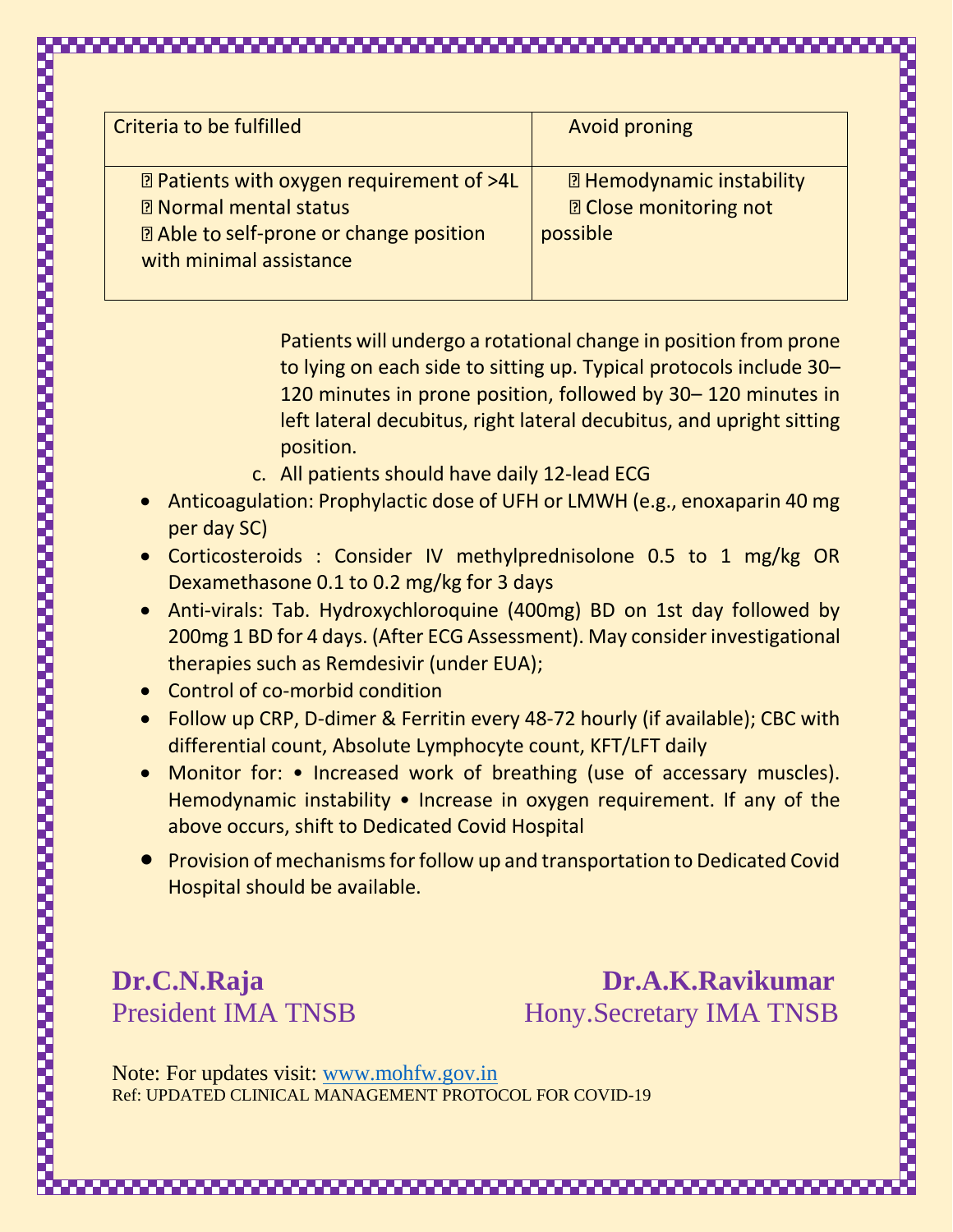

# **IMA TNSB COVID UPDATE**



### **DISINFECTION PROTOCOLS FOR HOSPITALS 15.07.2020**

- Dedicated infection control teams comprising of an administrator & senior nurse with required number of housekeeping staff.
- Disinfection of the hospital OP and Patient care area at least ten times a day is a must.
- Disinfection chart should be displayed at every ward, toilets, nursing Stations, lab, pharmacy, X-ray and other diagnostic places, etc.
- If volume of patient is more, disinfection rounds may be increased.
- Regular wet mopping of hospital floors with 1% hypochlorite solution.
- Inpatient ward & Operation Theatres should be disinfected with 5% Lysol (1 litre of Lysol in 9 litres of water) using Knapsack sprayer.
- In other buildings, buses and other vehicles in the hospitals and surfaces frequently touched by hands should be cleaned with 2.5% Lysol ( 1 litre of Lysol in 19 litres of water).
- Every health facility should maintain adequate stock of disinfectants like Lysol and Hypochlorite solution at all times. Every facility should prepare hand sanitizers for their use as per Standard guidelines.
- All Ambulances should follow infection prevention procedures including disinfection of ambulance after every trip with 2.5% Lysol (1 litre of Lysol in 19 litres of water).
- Surfaces frequently touched by hands including lift, door handles, various counters should be cleaned with disinfectants.
- Toilets should be given special focus.
- Various surfaces touched by the patients during diagnostic procedures in places like X-Ray Scan and other places should be disinfected after every use for a patient.
- Pharmacy counters and cash should be given highest priority for disinfection.
- Bio Medical wastes should be disposed as per protocols.
- Adequate quantity of Hypochlorite solution or bleaching powder should be sprayed on all kinds of wastes generated in hospitals.

**Dr.C.N.Raja Dr.A.K.Ravikumar** President IMA TNSB Hony.Secretary IMA TNSB